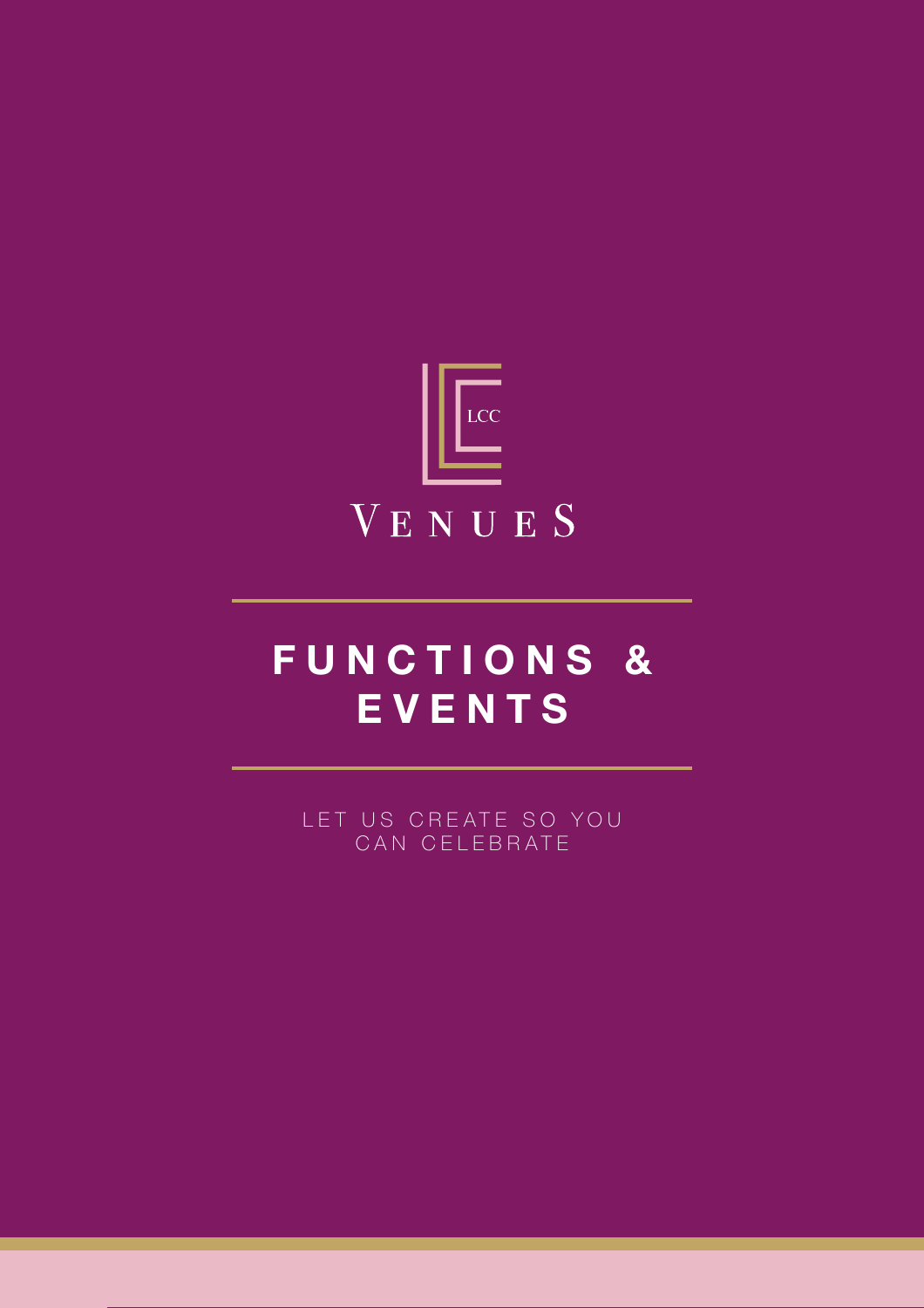# C H O O S E Y O U R FUNCTION ROOM

## ROOM CAPACITY AND FLOOR PLAN

Our event rooms entertain 10 - 1,000 people and everything in between.

## **R O O M H I R E P R I C E S**

۲

N<br>B<br>N<br>B<br>N

SMONS<br>NOLE

Room hire prices Monday - Friday 7am - 4pm or 4pm - 10pm Saturday and Sunday prices on application Note: All prices include 10% GST. Prices & conditions are reviewed annually & subject to change

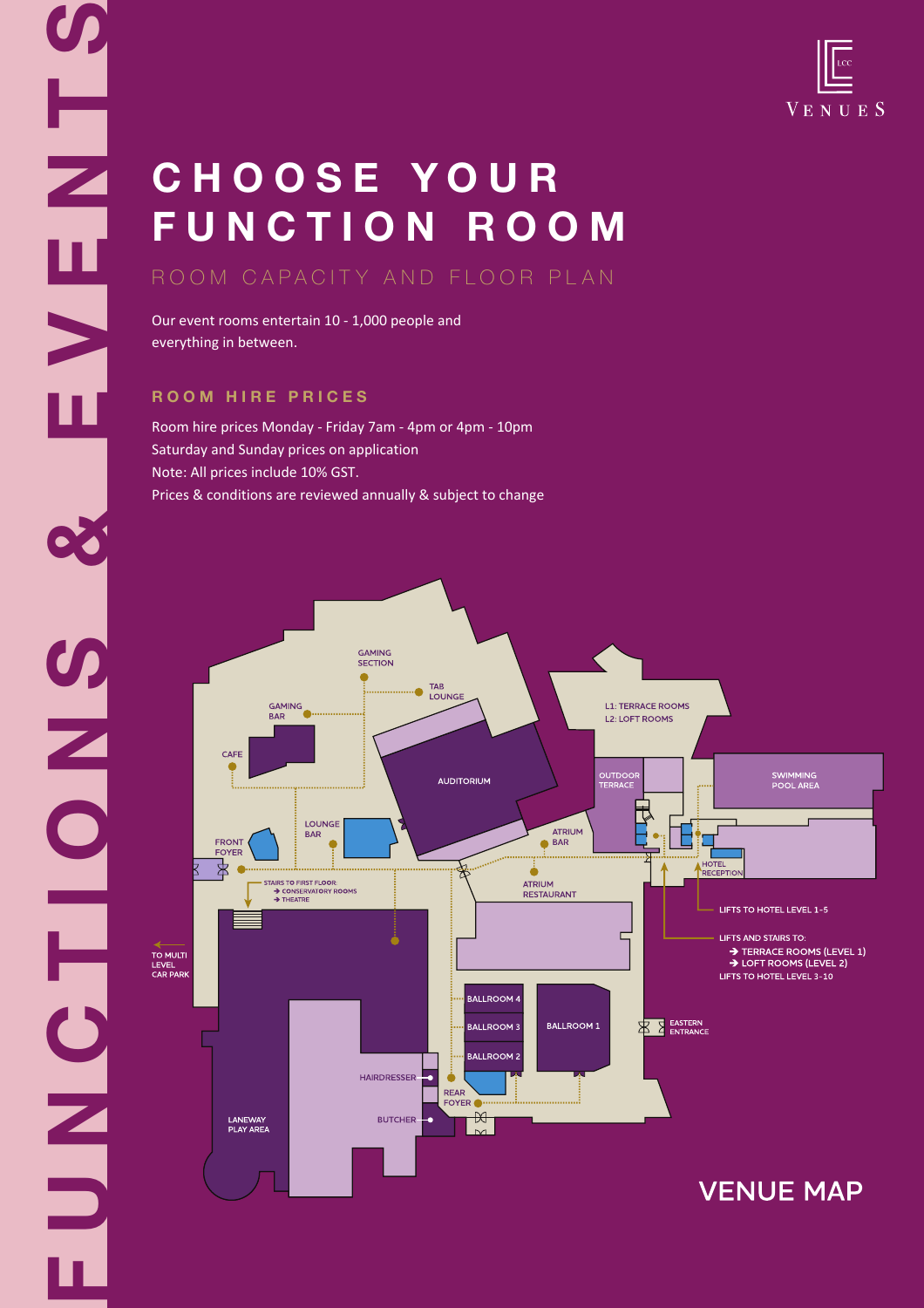# **VENUES**

# FUNCTION ROOMS

Our 14 modular event spaces can be configured to suit your needs perfectly. The Grand Ballroom looks spectacular when set up for a banquet; it has sliding acoustic partitions to create the ideal room size for your guest list. The Lo\ and Terrace rooms are perfect for smaller functions or meetings. All rooms have access to the latest technology.

## **O U T D O O R S P A C E**

Set on 46 acres of land, we also have substantial outdoor event space for marquees, product demonstrations or children's entertainment.

### **PRIVATE ENTRY AND F U L L Y A C C E S S I B L E**

Our event venue has its own private entry. Ground floor access makes our function rooms suitable for all ages and abilities, prams and wheelchairs.

## **I N C L U S I O N S**

Whichever room you hire, you will enjoy complimentary standard inclusions:

## **SOCIAL**

- » Premium table coverings
- » Napkins (various colour)
- » Cake table
- » Table decorations
- » Food service staff

## C O R P O R A T E

- Sky channels
- » White boards & flip chart
- Lectern with microphone
- » EV and microphones
- » Video/TV/DVD
- Large projector screens